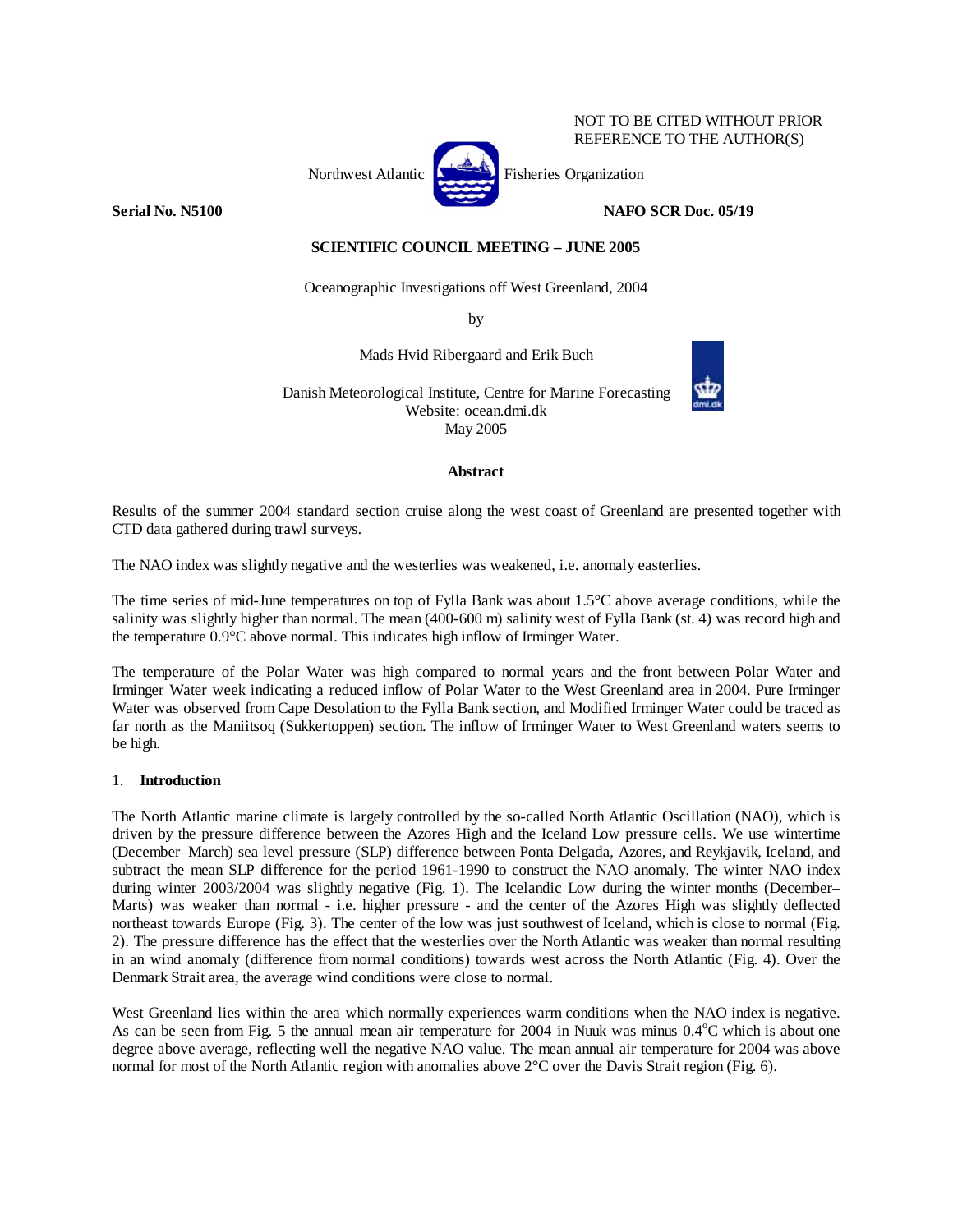Changes in the ocean climate in the waters off West Greenland generally follow those of the air temperatures, exceptions are years with great salinity anomalies i.e. years with extraordinary inflow of Polar Water or water of Atlantic origin. In 2004 the mean temperature on top of Fylla Bank in the middle of June was 3.23°C which is about 1.5°C above the average value of 1.73°C for the whole 54 year period and the second highest value, whereas the mean salinity value, 33.51, was about equal to the average value for the entire period (Fig. 7).

## 2. **Measurements**

The 2004 cruise was carried out according to the agreement between the Greenland Institute for Natural Resources and Danish Meteorological Institute during the period June 21-June 29, 2004 onboard the Danish naval ships "AGPA" and "TULUGAQ"**.** Observations were performed on the following stations (Fig. 8):

Offshore Labrador Sea/Davis Strait:

- Cape Desolation St. 1-5
- Paamiut St. 1-5
- Fylla Bank St. 1-5
- Maniitsoq St. 1-5
- Sisimiut St. 1-5

On each station the vertical distributions of temperature and salinity was measured from surface to bottom, except on stations with depths greater than 750 m, where approximately 750 m was the maximum depth of observation.

The cruise was blessed with favourable weather conditions, "Storis"<sup>1</sup> (Fig. 9) was present in normal quantities and "Vestice"<sup>2</sup> was not present at all.

Unfortunately, caused by the limited ship time combined with "Storis" at Cape Farewell the Cape Farewell St. 1-5 was not carried out this year.

In mid July/early August the Greenland Institute for Natural Resources carried out trawl surveys in the Disko Bay area and further North onboard R/V PAAMIUT. During these surveys CTD measurements were carried out on national oceanographic standard stations (Fig. 8):

Offshore Davis Strait/Baffin Bay:

- Aasiaat (Egdesminde) St. 1-7
- Kangerluk (Disko fjord) St. 1-4
- Nugssuag St. 1-5
- Upernavik St. 1-5

Disko Bay:

 $\overline{a}$ 

- Qeqertarsuaq–Aasiaat (Godhavn–Egdesminde) St. 1-3
- Akunaq–Skansen St. 1-4
- Ilulissat (Skansen–Jakobshavn) St. 1-4
- Appat (Arveprinsens Ejlande) St. 1-3. (St. 3 bad cast)

In late September/early October the Greenland Institute for Natural Resources carried out additional trawl surveys in the Baffin Bay. This included 24 CTD casts. However, these were not on sections, but we have tried to conduct three sections, which are *not* standard sections (see Fig. 8):

<sup>1</sup> "Storis" is multi year ice transported from the Arctic Ocean through Fram Strait by the East Greenland Current to Cape Farewell, where it continues northward by the West Greenland Current.<br><sup>2</sup> "Mastias" is an a vest is formed in the Beffin Bay. Davis Strait, and west

 <sup>&</sup>quot;Vestice" is one year ice formed in the Baffin Bay, Davis Strait, and western part of the Labrador Sea during winter.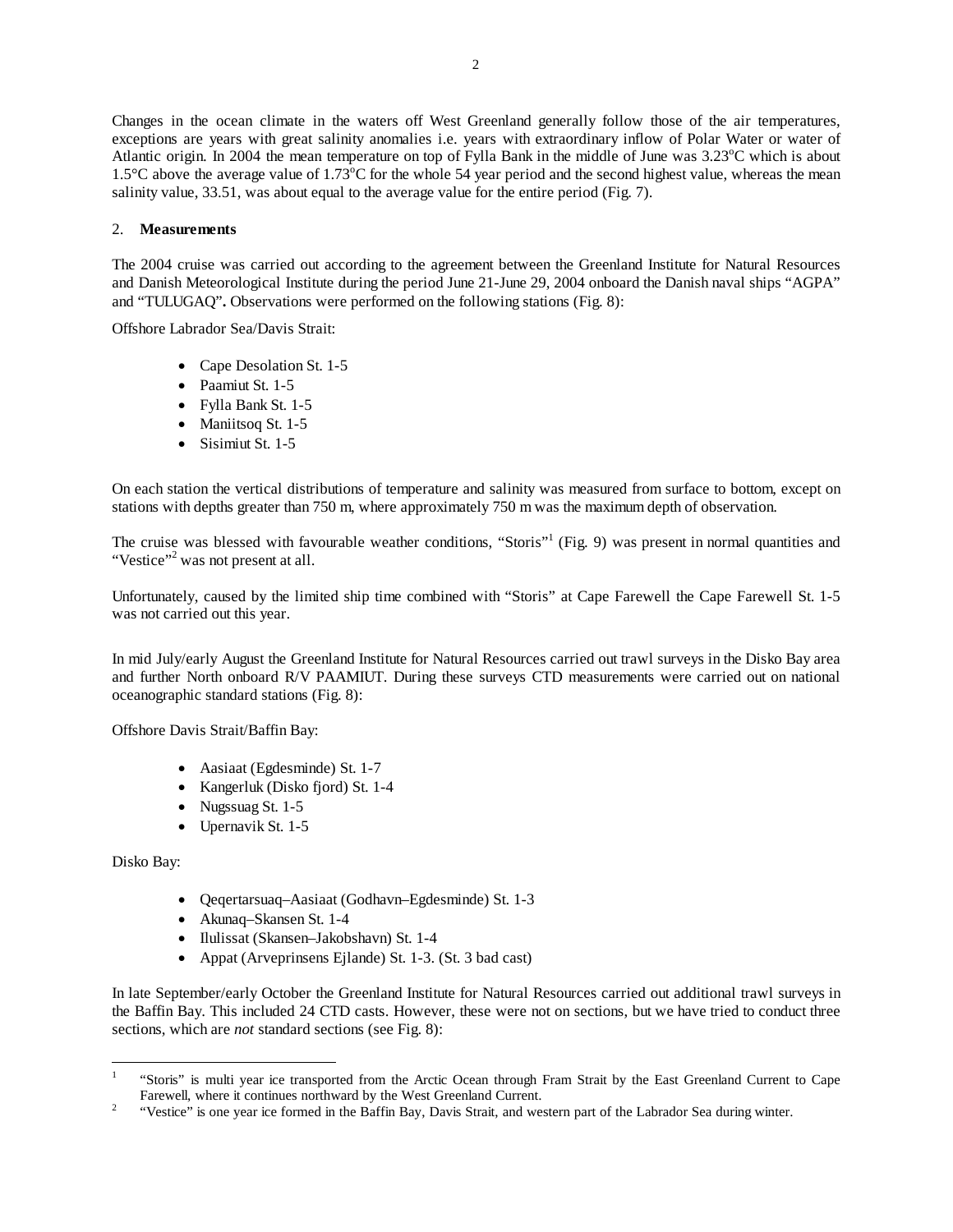- Baffin Bay sec. 1
- Baffin Bay sec. 2
- Baffin Bay sec. 3

## 3. **Data Handling**

Measurements of the vertical distribution of temperature and salinity were carried out using a SEABIRD SBE 9-11 CTD. For the purpose of calibration of the conductivity sensor of the CTD, water samples were taken at great depth on stations with depths greater than 500 m. The water samples were after the cruise analysed on a Guildline Portosal 8410 salinometer.

The CTD data were analysed using SBE Data Processing version 5.33 software provided by SEABIRD (www.seabird.com).

CTD data collected by the Greenland Institute of Natural Resources during cruises with R/V Paamiut using the same instrumentation have gone through the same calibration and quality check.

All quality-controlled data are stored in the Marine Database at the Danish Meteorological Institute from where copies have been sent to ICES and MEDS.

#### 4. **Oceanographic Conditions off West Greenland in 2004**

The surface temperatures and salinities observed during the 2004 cruise are shown in Fig. 10. The cold and low salinity conditions observed close to the coast off Southwest Greenland reflect the inflow of Polar Water carried to the area by the East Greenland Current. Water of Atlantic origin  $(T>3^{\circ}C; S>34.5)$  is found at the surface at the two outermost stations on the Cape Desolation section and on the outermost station on the Paamiut section.

In the Baffin Bay the very low surface salinities generally below 33 is caused by melting of sea-ice during summer and fresh water runoff from land. The salinities around 34 reflect the core of the West Greenland Current, which is slightly modified by Atlantic Water. The warm-surface waters in the Disko Bay are caused by solar heating of the 20–30 m thin low-saline surface layer.

The vertical distribution of temperature, salinity and density at sections along the West Greenland coastline is given in Fig. 12-Fig. 24 and within the Disko Bay in Fig. 25-Fig. 28. In addition to data from the five standard sections obtained during the AGPA/TULUGAQ cruise in late June, standard sections further north from Sisimiut up to Upernavik, including section within the Disko Bay, is measured during the R/V PAAMIUT cruise in mid July/early August. Finally, three sections in the northern Baffin Bay are created using the scattered stations taken during the late September/early October R/V PAAMIUT cruise.

Temperature and salinity observations at intermediate depth showed that pure Irminger Water  $(T \sim 4.5^{\circ}C, S > 34.95)$ was present at the Cape Desolation and Paamiut sections. At the Fylla Bank section, the maximum salinity is very close to 34.95 with temperature above 5, which can almost be classified as Pure Irminger Water. Modified Irminger Water (34.88  $\lt S \lt 34.95$ ) was traced up to the Maniitsoq section. The northward extension of pure Irminger Water up to Fylla Bank indicates high inflow of water of Atlantic origin to the West Greenland area.

The average salinity and temperature at 400-600 m depth west of Fylla Bank (st. 4), which is where the core of the Irminger Water is normally found, supports, that the inflow of Irminger Water has been high in 2004 (red curves in Fig. 11). The temperature of this layer is above 5°C which is 0.9°C higher than normal and the average salinity of 34.93 is 0.12 higher than normal and is the highest observed in the 54 year time series.

Noticeably, the temperature seems to be relative warm and stable since the mid-1990s in all layers - and even increasing in the early 2000s. Likewise, the mean salinity in the 400-600 m layer have increased in the early 2000s indicating increased strength of the Irminger Current as pointed out by Ribergaard (2004). Since the early 2000s, not only the strength of the Irminger Current, but also the air temperatures has increased considerable and it is now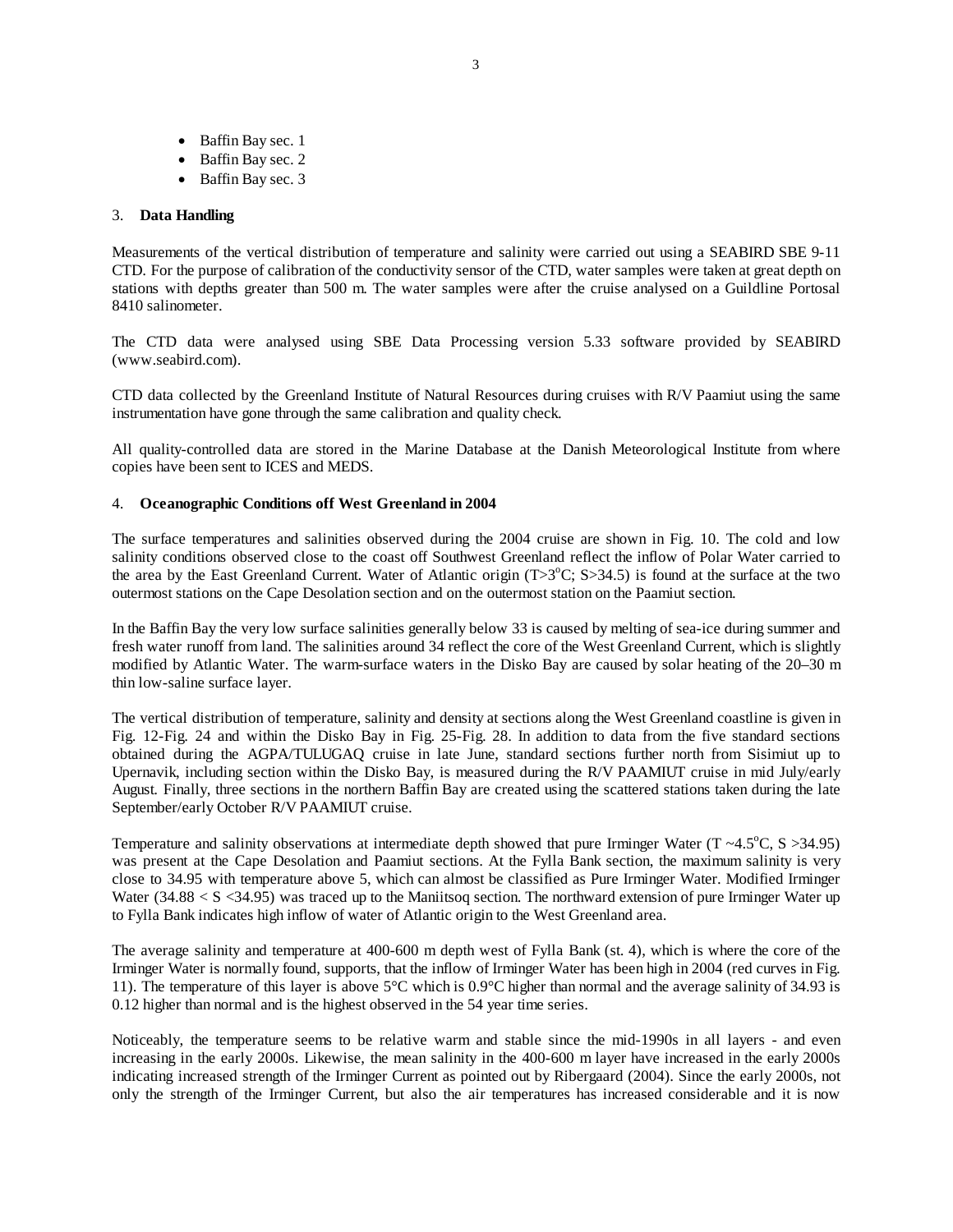comparable with the air temperatures for the period mid-1920s to the late 1960s (Fig. 5). It is interesting to observe, if the climate conditions will remain in this state or "regime" the coming years. According to Stein (2004), warming over time, not just interannual variations, seems to be important for the abundance of juvenile cod and haddock in Greenland waters.

The surface salinity seems in general to be close to normal. The "Storis" is occupying the Julianehaab Bight and this sea-ice is observed up to  $61^{\circ}N$  (Fig. 9), which is normal for this time of the year. In the surface layer (0-100 m) week gradients between the cold, low-saline Polar Water and the warm, high-saline water of Atlantic origin was observed. Normally there is a very pronounced core of Polar Water, revealed by its low temperatures, just west of Fylla Bank at depth of 50-100 m, but in 2004 this core was hardly recognizable which is a sign of a reduced inflow of Polar Water in 2004. The core was even more absent than in 2002 (see Buch and Ribergaard, 2003), and comparable to the conditions in 2003 (see Ribergaard and Buch, 2004). This indicates a low intensity in the East Greenland Current component. One explanation could be that more than normal Polar Water is drifting eastward north of Iceland, caused by a small westerly wind anomaly just north of the Denmark Strait (Fig. 4).

The weak Polar Water core is also observed at the Sisimiut section from June (Fig. 16), and it has almost disappeared one month later in July (Fig. 17), whereas the water of Atlantic origin is found in larger quantities in July. This shows part of the annual cycle of the strength of the inflow of Polar Water and Irminger Water to the area, which is not in phase. The strength of the inflow of Irminger Water peaks during autumn and winter whereas the inflow of Polar Water peaks in spring and early summer.

As usual, parts of the Irminger Water re-circulates in a cell from just north of Paamiut to the south of Cape Farewell (see e.g. Jakobsen *et at*., 2003). At Paamiut this recirculation is seen as a slightly doming up of isolines. However, this cell was much more pronounced in 2003 than in 2004 (see Ribergaard and Buch, 2004).

From the Aasiaat section up to the Upernavik section and further north in the three Baffin Bay sections, a very cold subsurface layer is found with temperatures below -1°C with cores at depth of 75-200 m. This layer is most likely formed during winter by convection. Brine rejection increases the low surface (0-50 m) salinities, so it can overcome the strong surface gradients which are created during summer by melting of sea-ice and run-off of fresh water from land. Below the cold subsurface layer, a relative warm  $(>1^{\circ}C)$  water mass is found with a core around 400-500 m. This water is the extension of the Irminger Water component of the West Greenland Current. It can be traced up to the northern Baffin Bay. Below this water mass, colder water with salinities slightly below 34.5 is found. This water is believed to be water from the Arctic Ocean that enters as "spill over" through the Canadian Archipelago.

Lifting of the density lines indicates an eddy close to the third station on the Nugssuaq section.

# 5. **Conclusions**

The oceanographic conditions off West Greenland during the summer 2004 was characterised by:

- NAO index was slightly negative.
- The westerlies over the North Atlantic is decreased, i.e. anomaly easterlies.
- Anomaly warm air to East Greenland.
- Weak East Greenland Current. The local wind stress north of Iceland forced higher than normal fraction of the Polar Water to turn eastward just north of Denmark Strait and further north of Iceland.
- Nuuk air temperature was about 1°C higher than normal.
- Medio June water temperature on top of Fylla Bank was about 1.5°C above average while the salinity were close to average. The water temperature was the second highest observed.
- Week inflow of Polar Water and high inflow of Irminger Water reflected by the facts that:
	- Cold core of Polar Water could hardly be distinguished at Fylla Bank.
	- Pure Irminger Water could be traced up to the Fylla Bank section and Modified Irminger Water could be traced up to the Maniitsoq section.
	- The mean salinity west of Fylla Bank (st.4) in 400-600 m depth was record high and the temperature 0.9°C higher than normal.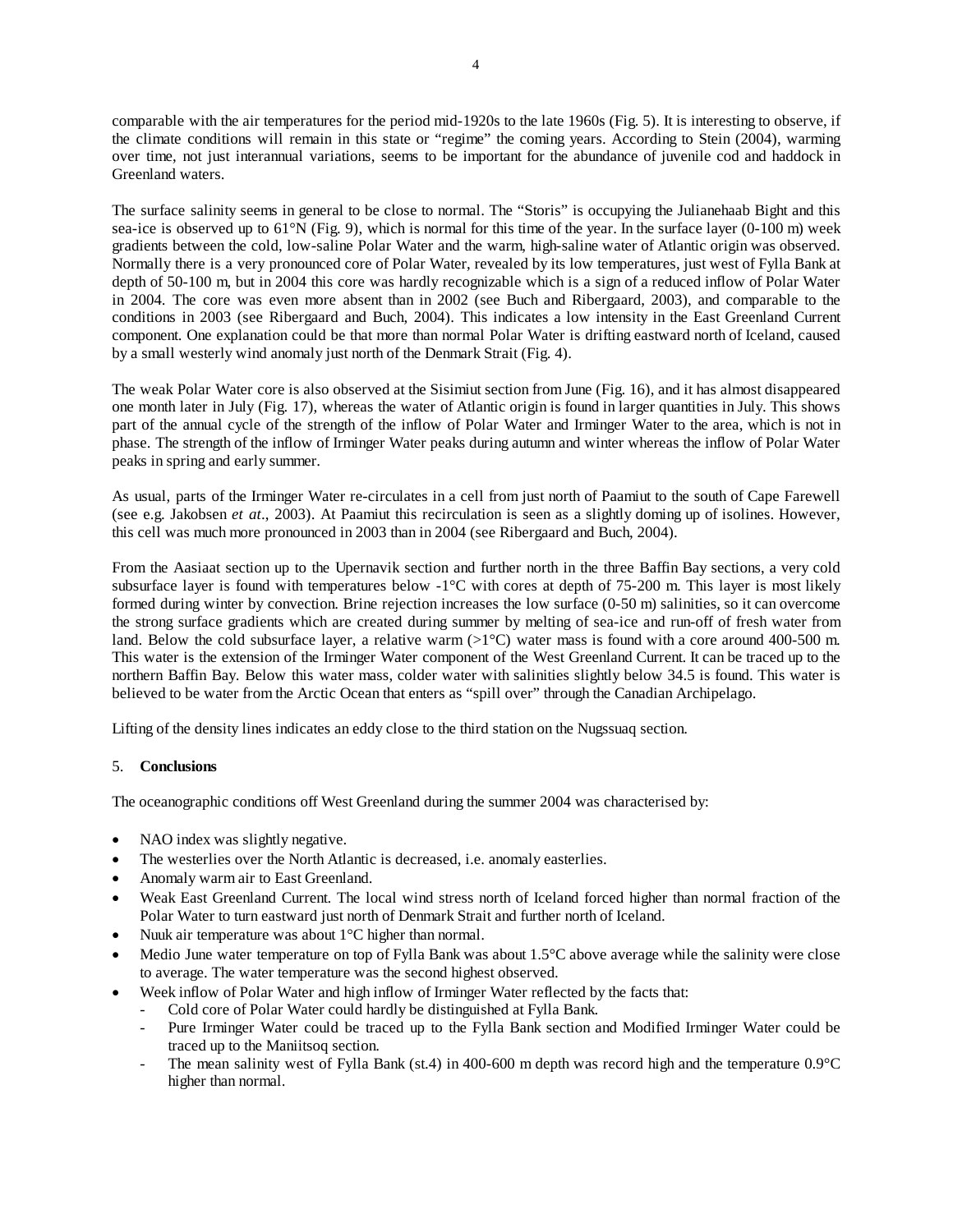#### 6. **Literature**

- Buch, E. and Ribergaard, M.H., 2003. Oceanographic Investigations off West Greenland 2002. *NAFO SCR* Doc., No. **03/003**.
- Jakobsen, P.K., Ribergaard, M.H., Quadfasel, D., Schmith, T., and Hughes, C.W., 2003. The near surface circulation in the Northern North Atlantic as inferred from Lagrangian drifters: variability from the mesoscale to interannual. *J. Geophy. Res.*, **108** (C8), 3251, doi:10, 1029/2002JC001554.
- Ribergaard, M.H., 2004. On the coupling between hydrography and larval transport in the Southwest Greenland waters. *Ph.D. thesis. University of Copenhagen.*
- Ribergaard, M.H., and Buch, E., 2004. Oceanographic Investigations off West Greenland 2003. *NAFO SCR* Doc., No. **04/001**.
- Schlitzer, R., 2005. Ocean Data View, http://www.awi-bremerhaven.de/GEO/ODV.
- Stein, M., 2004. Transport of Juvenile Cod (*Gadus morhua*) and Haddock (*Melanogrammus aeglefinus*) from Iceland to Greenland – Is there environmental forcing? *NAFO SCR* Doc., No. **04/004**.



Fig. 1. Time series of winter (December–March) index of the NAO from 1865–2004. The heavy solid line represents the meridional pressure gradient smoothed with a 3-year running mean filter to remove fluctuations with periods less than 3 years. (Data updated, as described in Buch *et al*., 2003, from http://www.cru.uea.ac.uk/cru/data/nao.htm).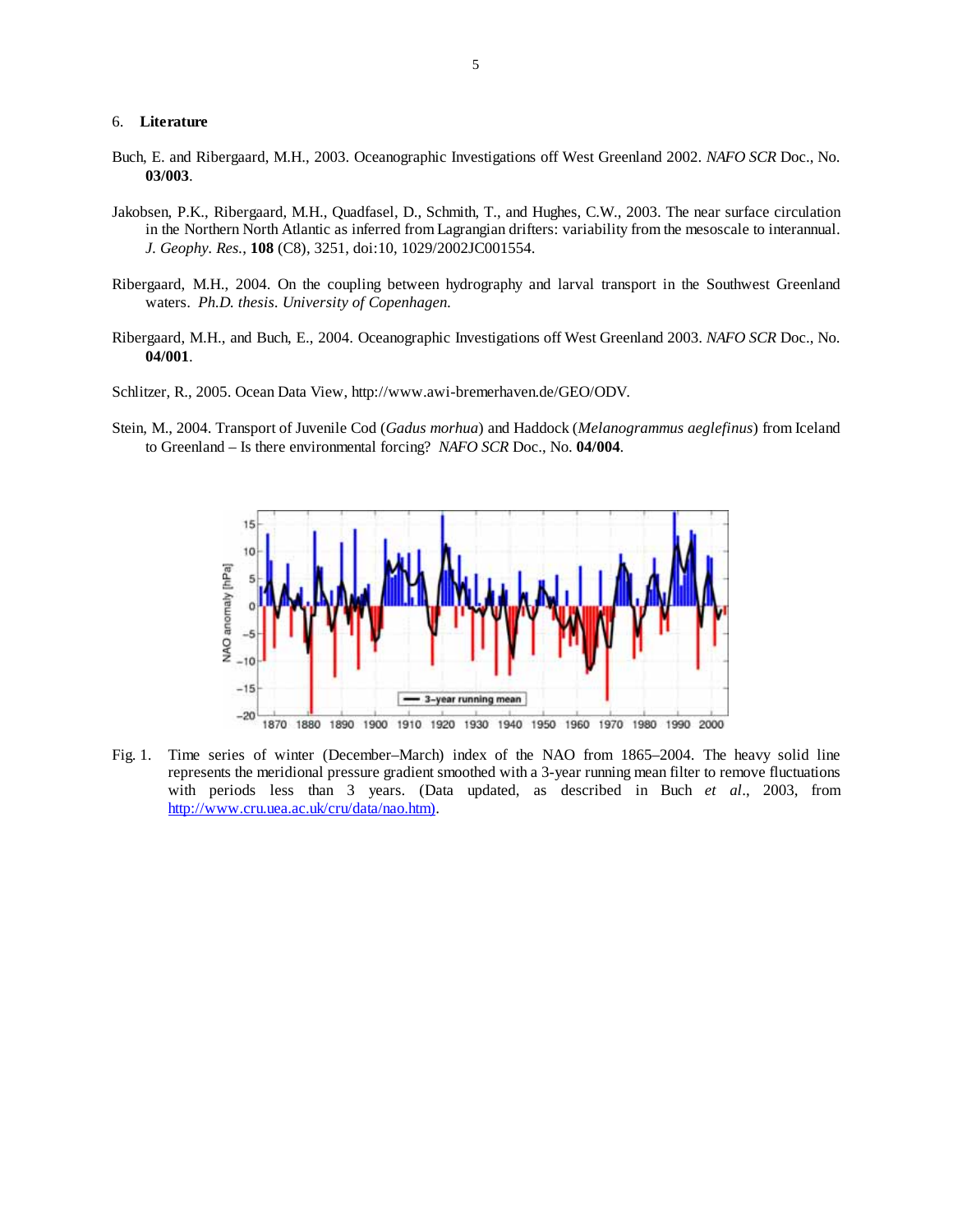

Fig. 2. Winter (DJFM) sea level pressure for 2003/2004 in the North Atlantic region. NCEP/NCAR re-analysis (taken from http://www.cdc.noaa.gov).



Fig. 3. Winter (DJFM) sea level pressure anomaly for 2003/2004 in the North Atlantic region. NCEP/NCAR reanalysis (taken from http://www.cdc.noaa.gov).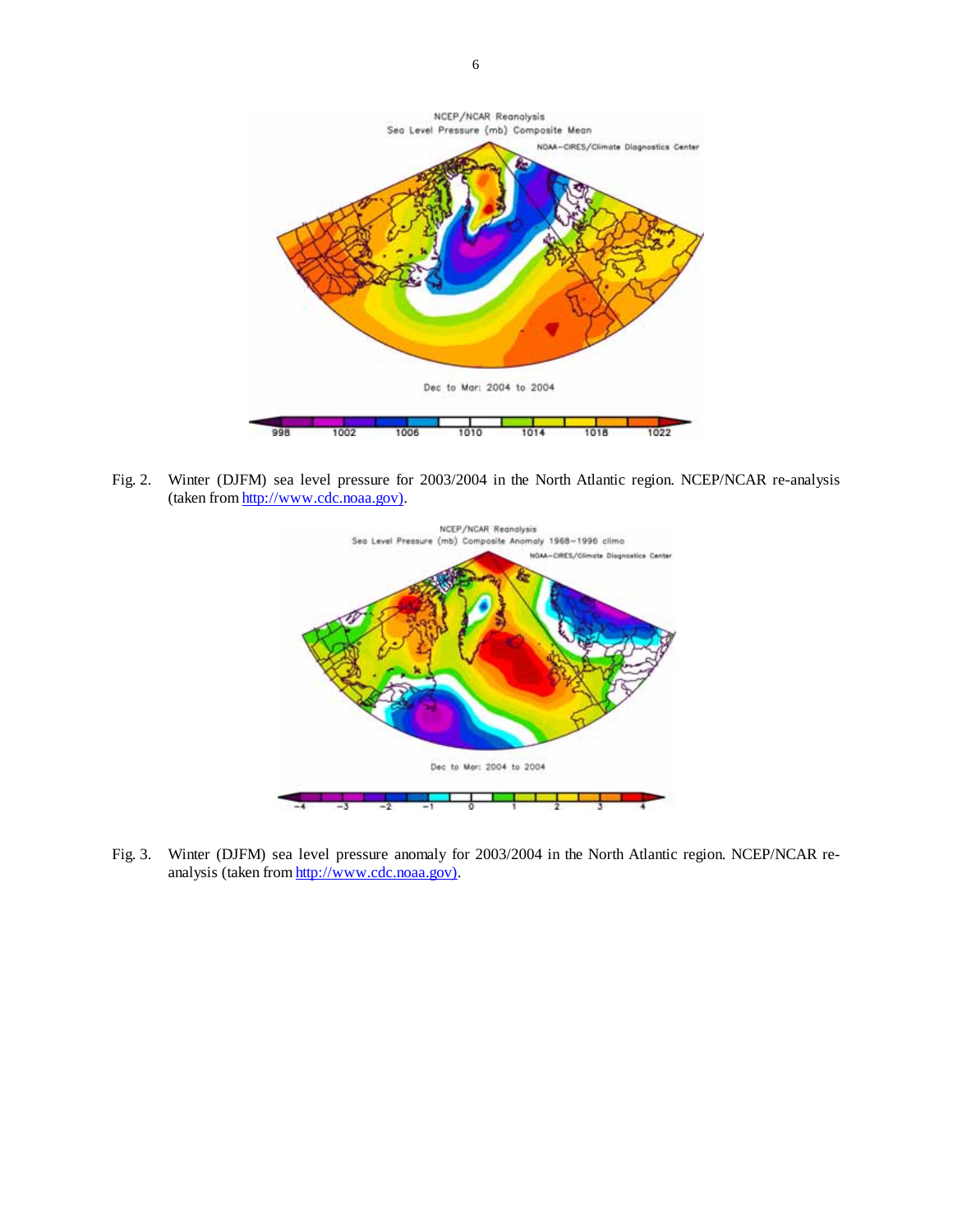

Fig. 4. Winter (DJFM) wind anomaly for 2003/2004 in the North Atlantic region. NCEP/NCAR re-analysis (taken from http://www.cdc.noaa.gov).



Fig. 5. Annual mean air temperature observed at Nuuk and Tasiilaq for the period 1873–2004.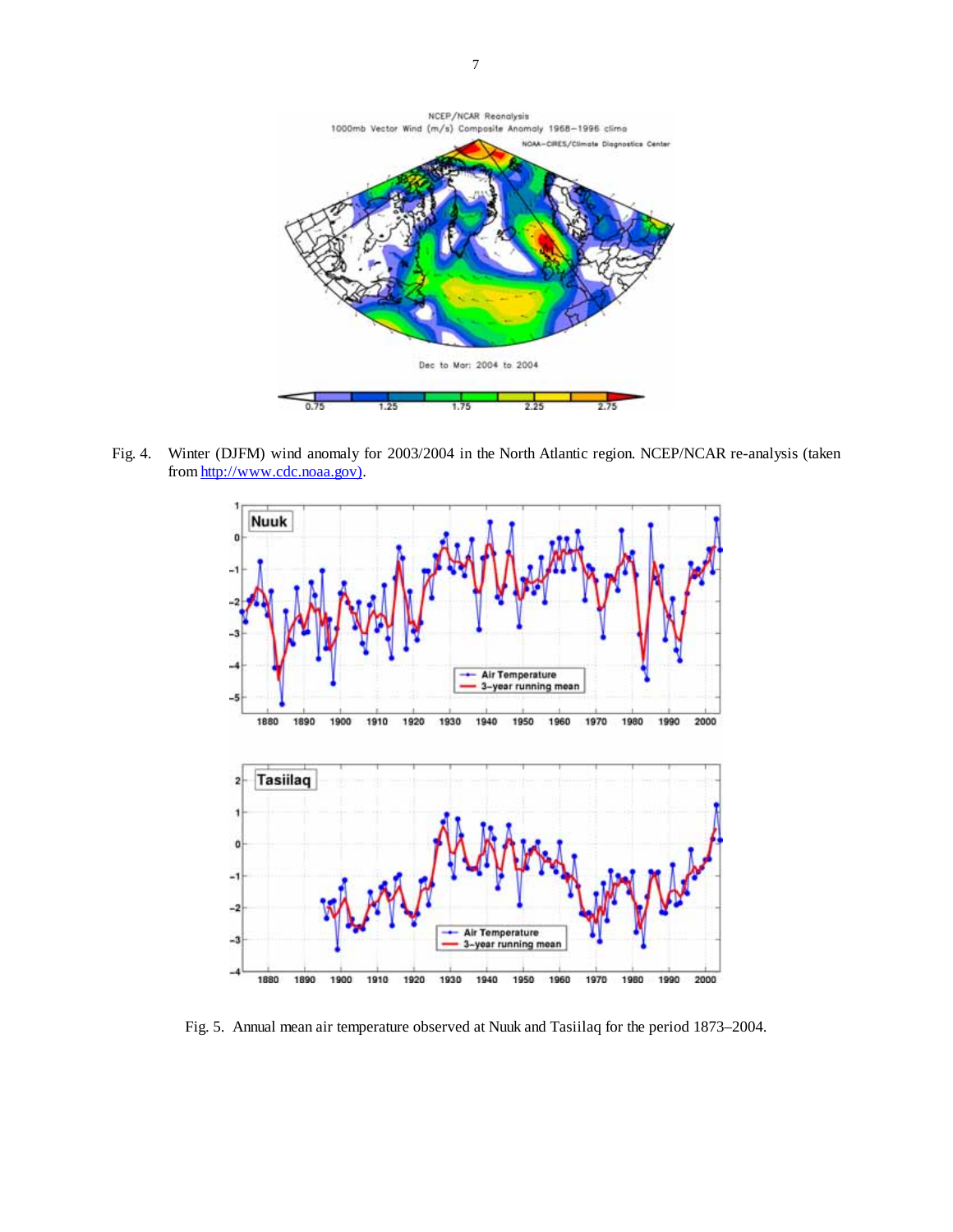

Fig. 6. Anomalies of the mean air temperature for 2004 in the North Atlantic region. NCEP/NCAR re-analysis (taken from http://www.cdc.noaa.gov).



Fig. 7. Time-series of mean temperature (top) and mean salinity (bottom) on top of Fylla Bank (0–40 m) in the middle of June for the period 1950 to 2004. The red curve is the 3 year running mean value.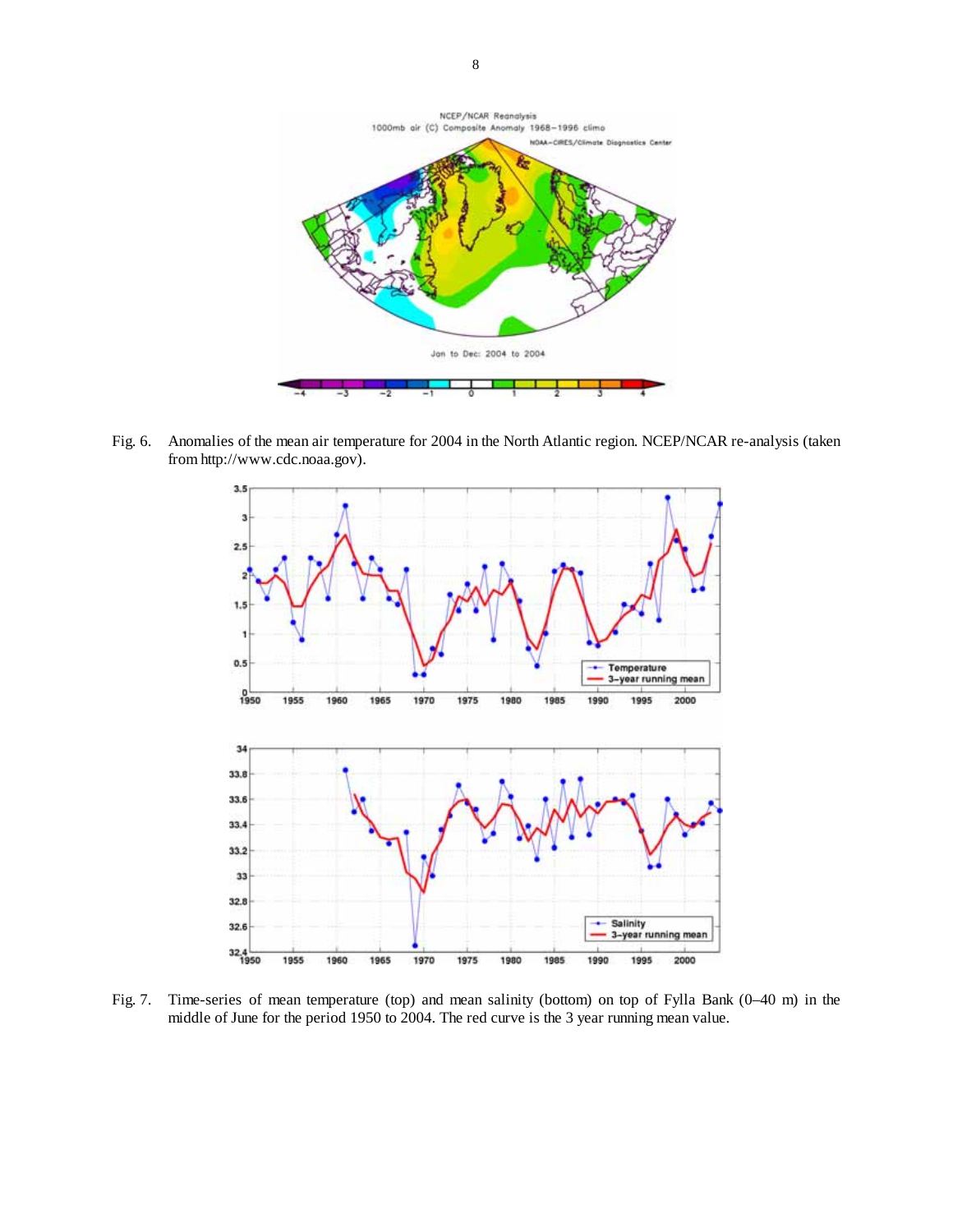

Fig. 8. Position of the oceanographic sections off West Greenland where measurements were preformed in 2004. The three northern section in the Baffin Bay is *not* standard sections, but sections are extracted for this report. Map produced using Ocean Data View (Schlitzer, 2005).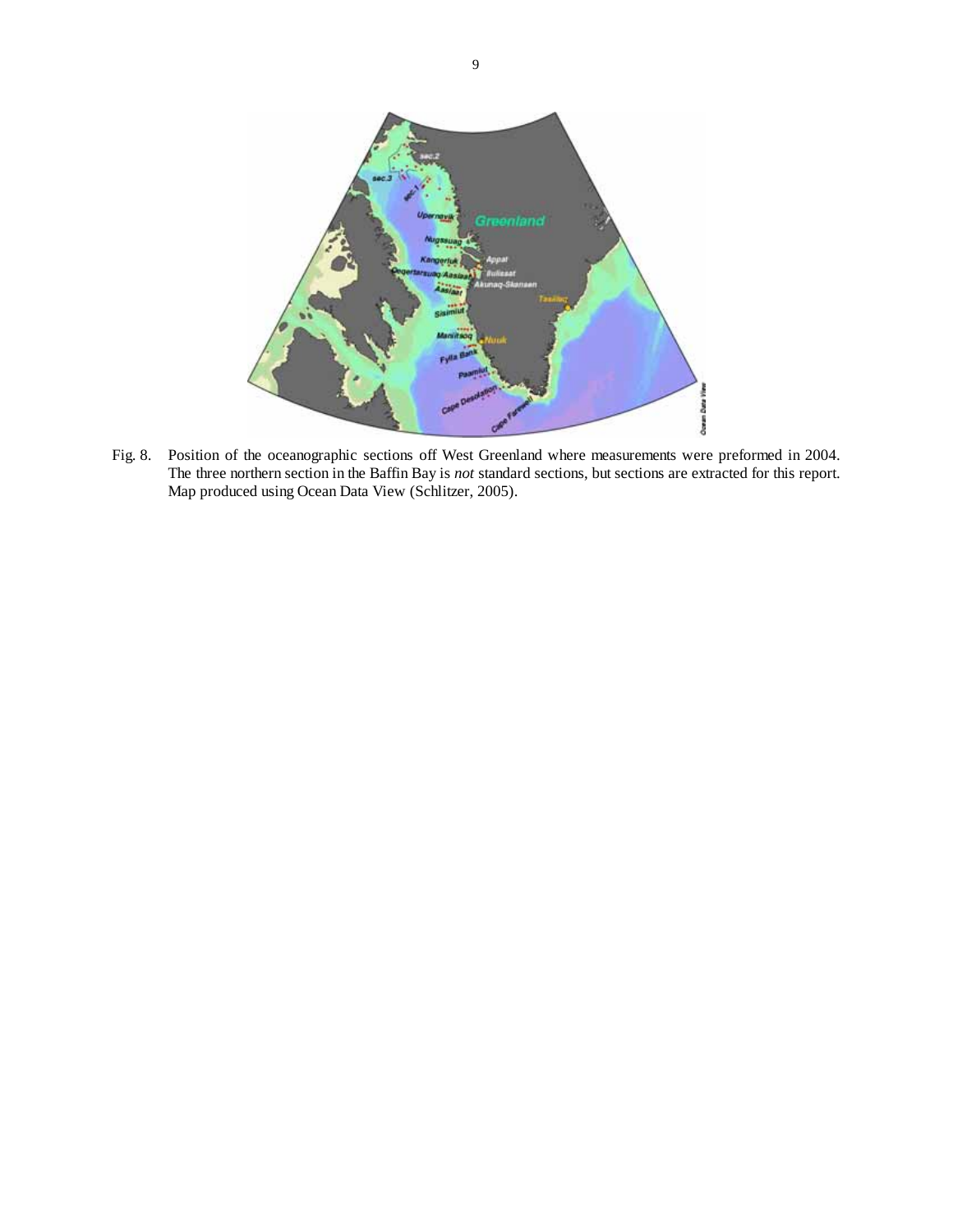

Fig. 9. Distribution of sea ice in the Amerssalik region valid at 27 June 2004 (top) and in the Cape Farewell region valid at 28 June 2003 (bottom).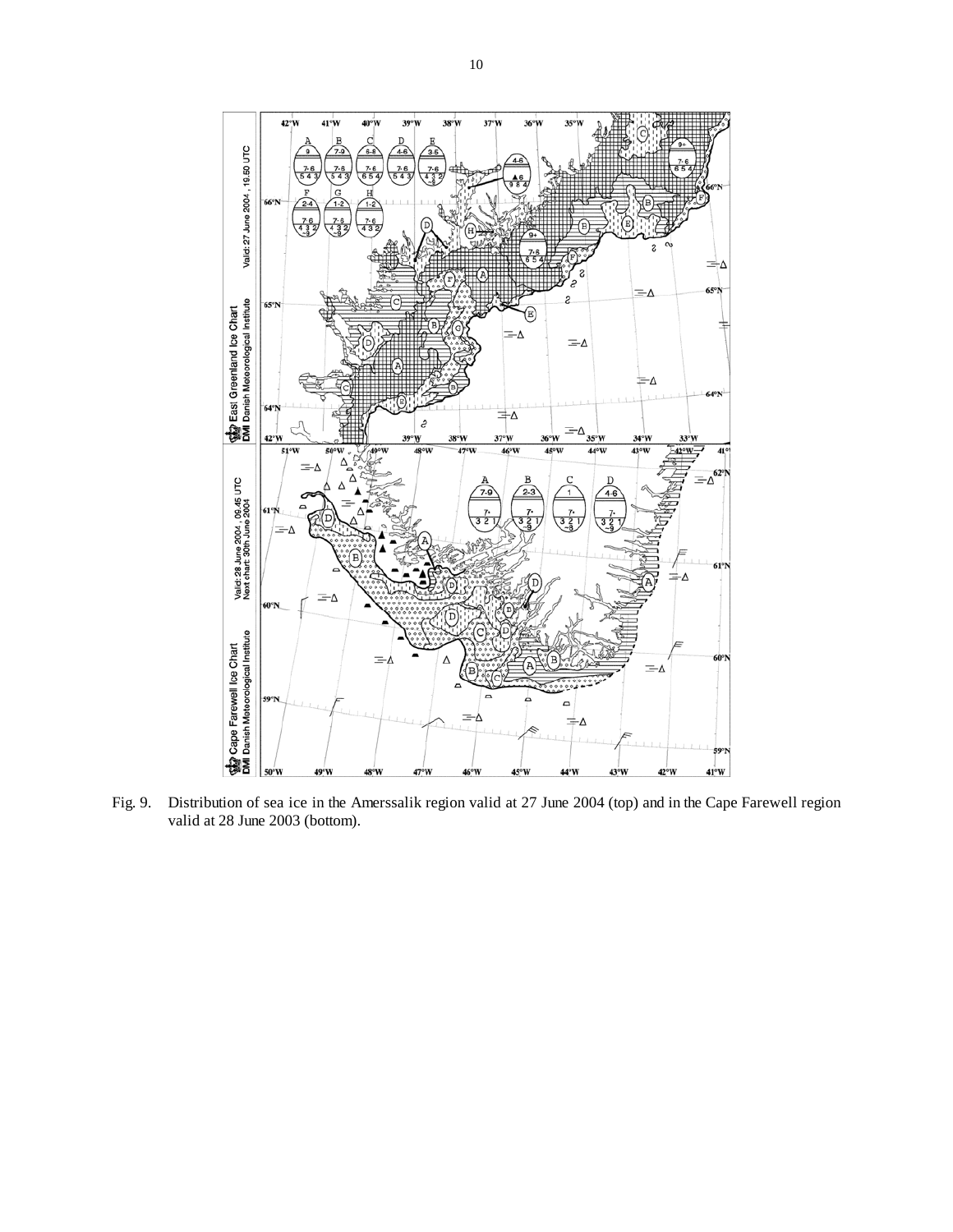

Fig. 10. Salinity (left) and temperature (right) observed in 2004 at the surface. The data are from late June south of Sisimiut, mid July/early August north of Sisimiut (section about 67°N) to Upernavik section (about 72°30'N) and late September/early October in the northern Baffin Bay north of Upernavik section. Contour lines shown for 33.0, 33.4, 33.7, 34.0, 34.4, 34.75, 34.85, 34.95 for salinity and from -2°C to 7°C for temperature with an interval of one degree.



Fig. 11. Time series of mean temperature (top) and mean salinity (bottom) for the period 1950–2004 in four different depth intervals west of Fylla Bank (st.4) over the continental slope. The thick curves is the 3 year running mean values. Note the change in scales at 34.75 for salinity.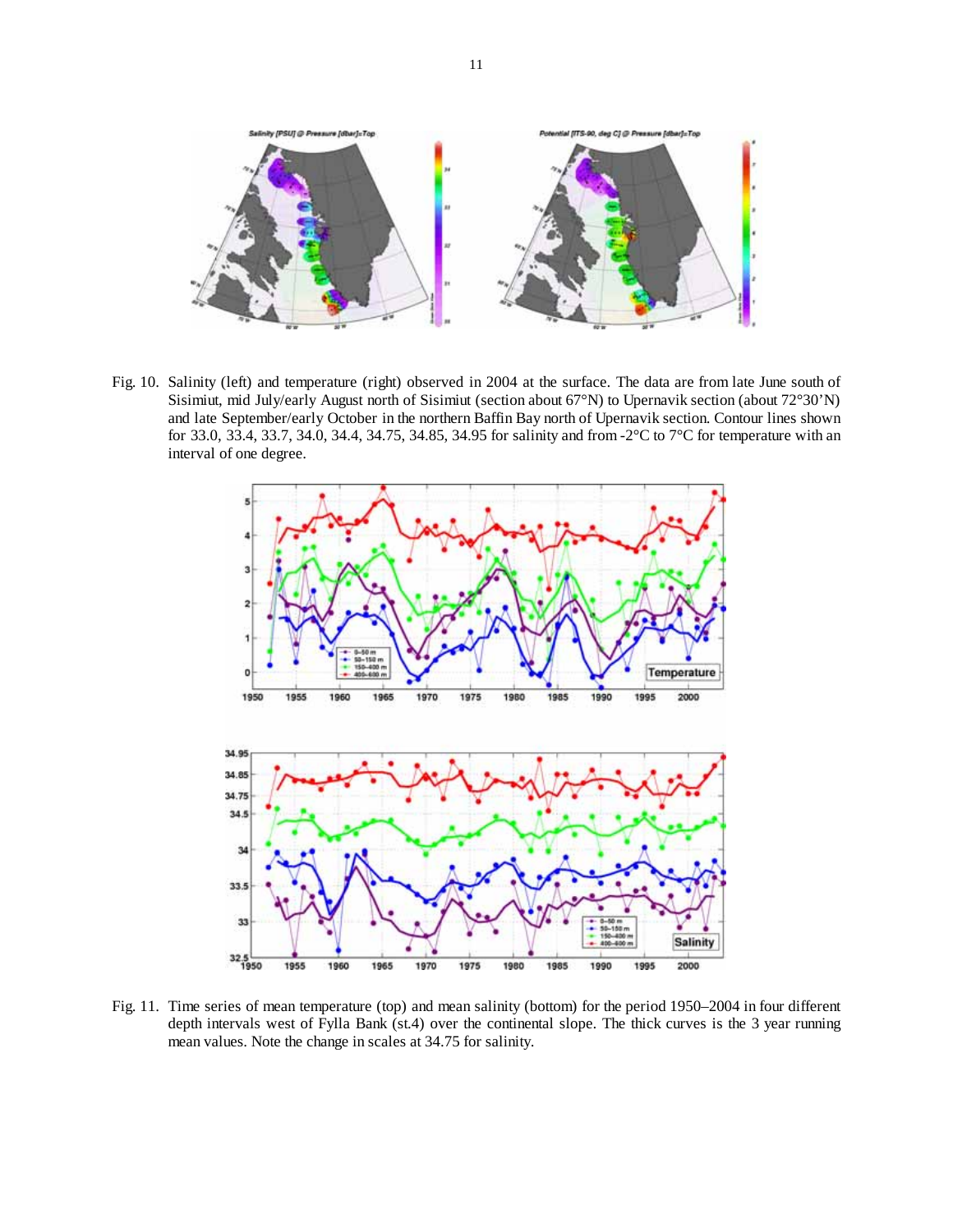

Fig. 12. Vertical distribution of temperature, salinity and density at the Cape Desolation section, June 29, 2004.



Fig. 13. Vertical distribution of temperature, salinity and density at the Paamiut (Frederikshaab) section, June 30, 2004.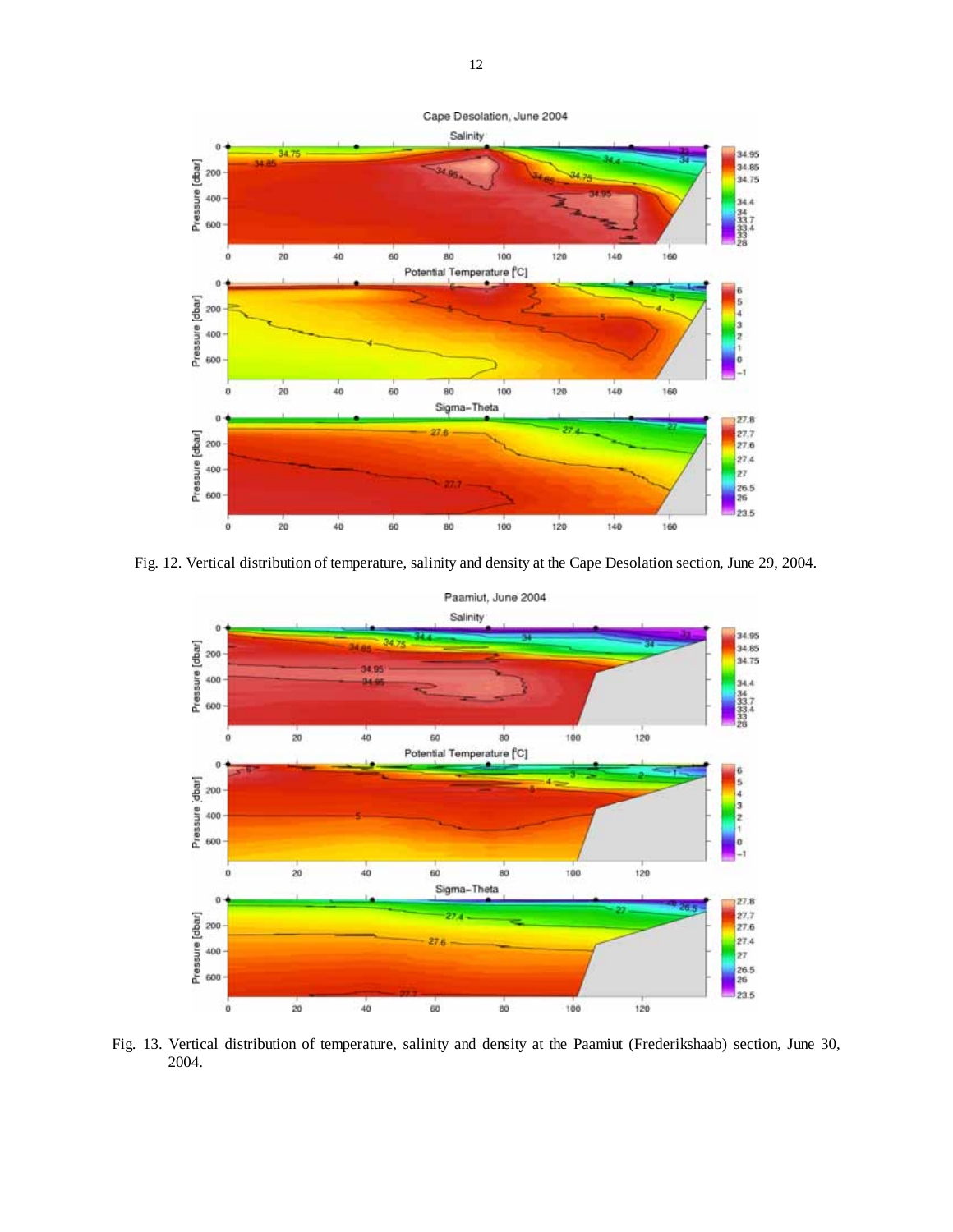

Fig. 14. Vertical distribution of temperature, salinity and density at the Fylla Bank section, June 23, 2004.



Fig. 15. Vertical distribution of temperature, salinity and density at the Maniitsoq (Lille Hellefiske Banke, Sukkertoppen) section, June 22, 2004.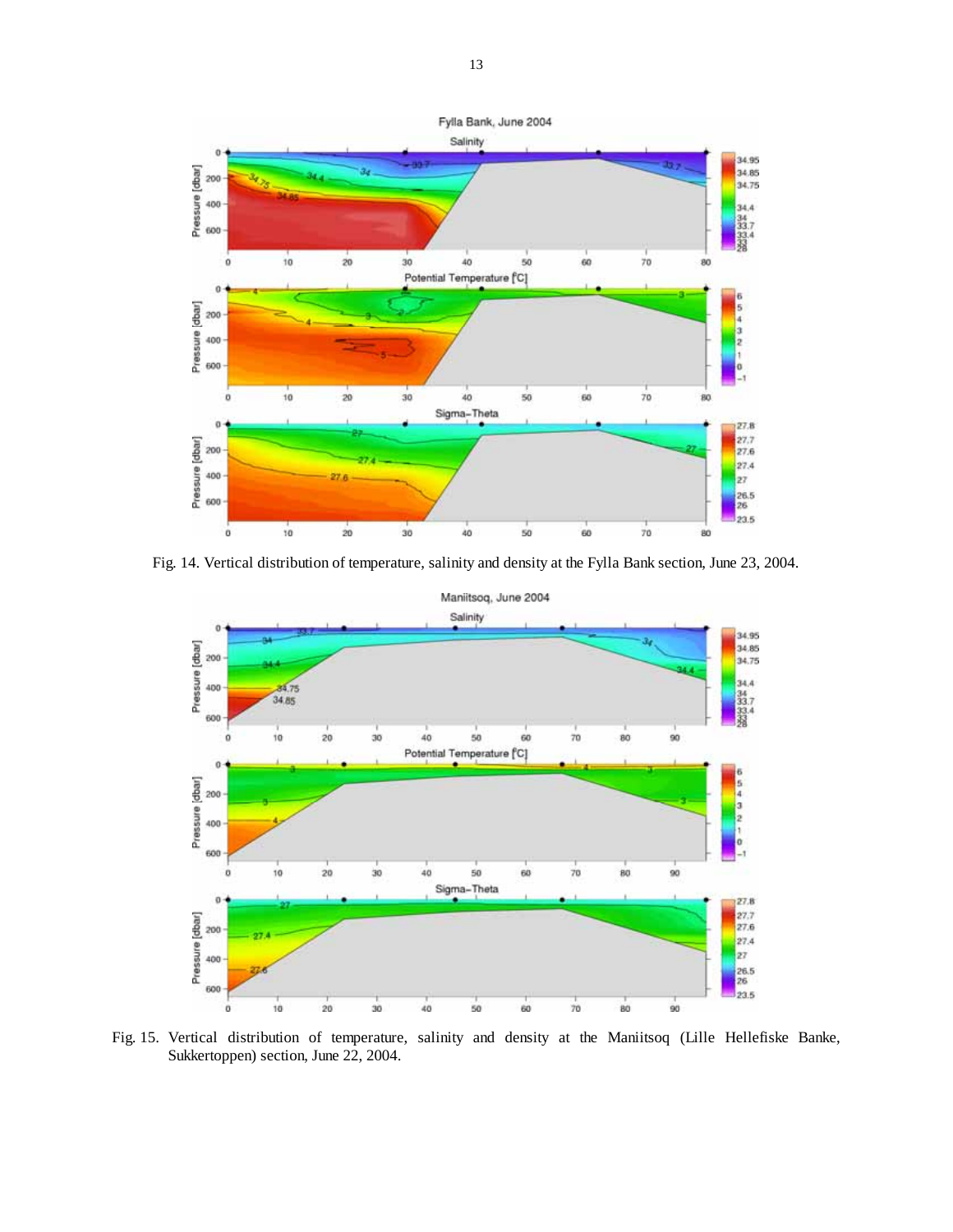

Fig. 16. Vertical distribution of temperature, salinity and density at the Sisimiut (Holsteinsborg) section, June 21–22, 2004.



Fig. 17. Vertical distribution of temperature, salinity and density at the Sisimiut (Holsteinsborg) section, July 17, 2004.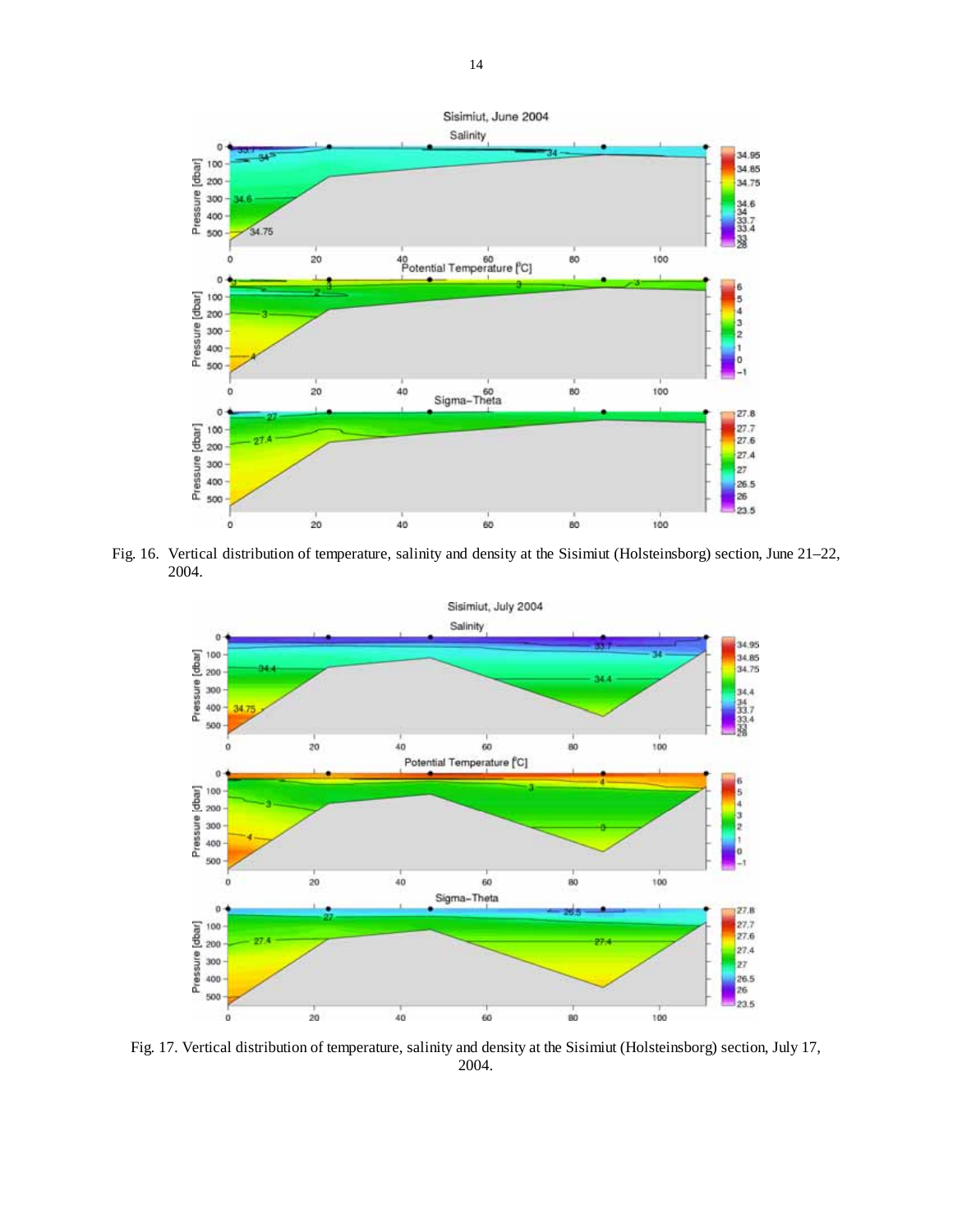

Fig. 18. Vertical distribution of temperature, salinity and density at the Aasiaat section, July 21, 2004. Note, the most offshore station has been repeated in the plot in order to plot salinity and density.



Fig. 19. Vertical distribution of temperature, salinity and density at the Kangerluk (Disko Fjord) section, August 3–8, 2004.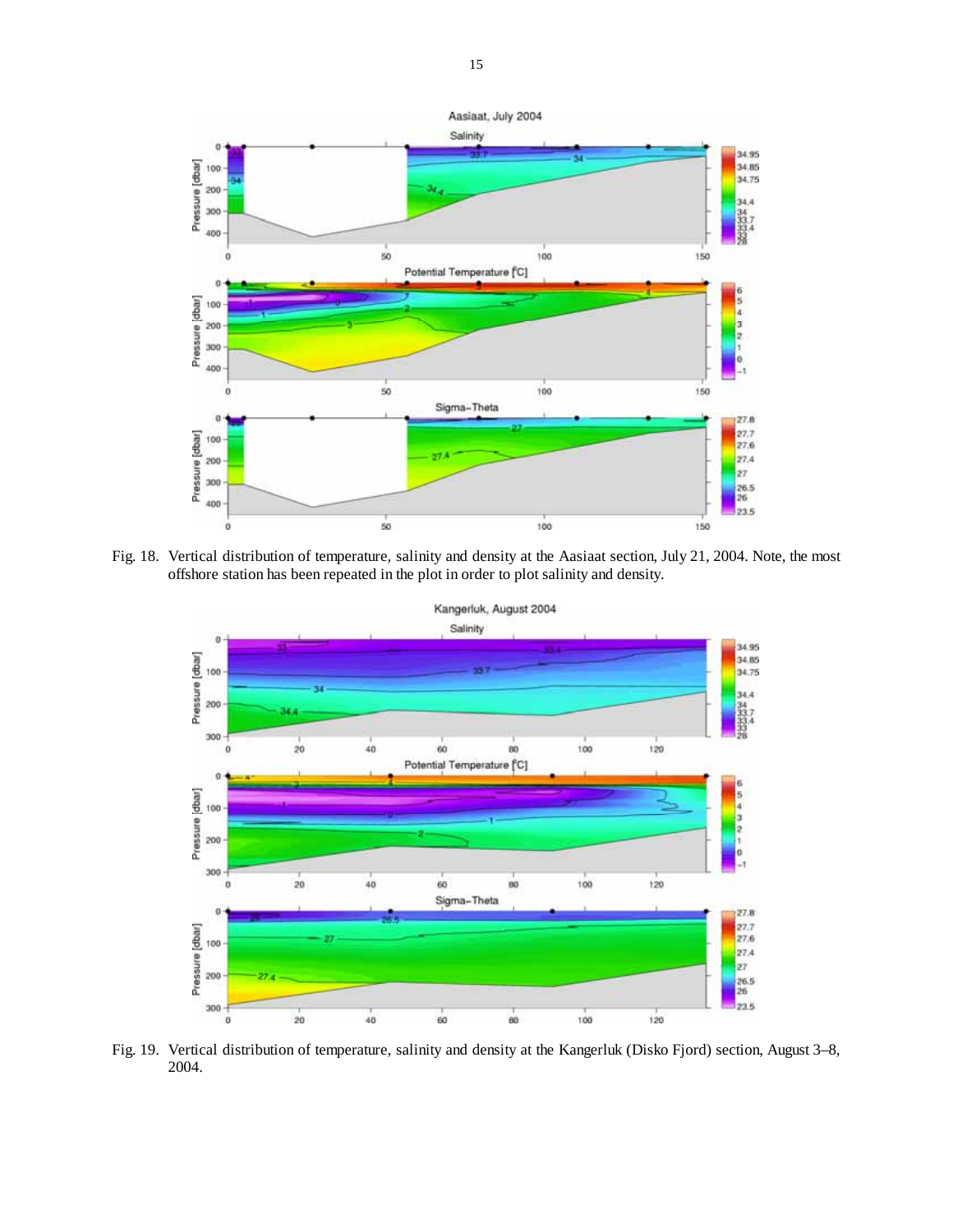

Fig. 20. Vertical distribution of temperature, salinity and density at the Nugssuaq section, July 29–August 2, 2004.



Fig. 21. Vertical distribution of temperature, salinity and density at the Upernavik section, July 31–August 1, 2004.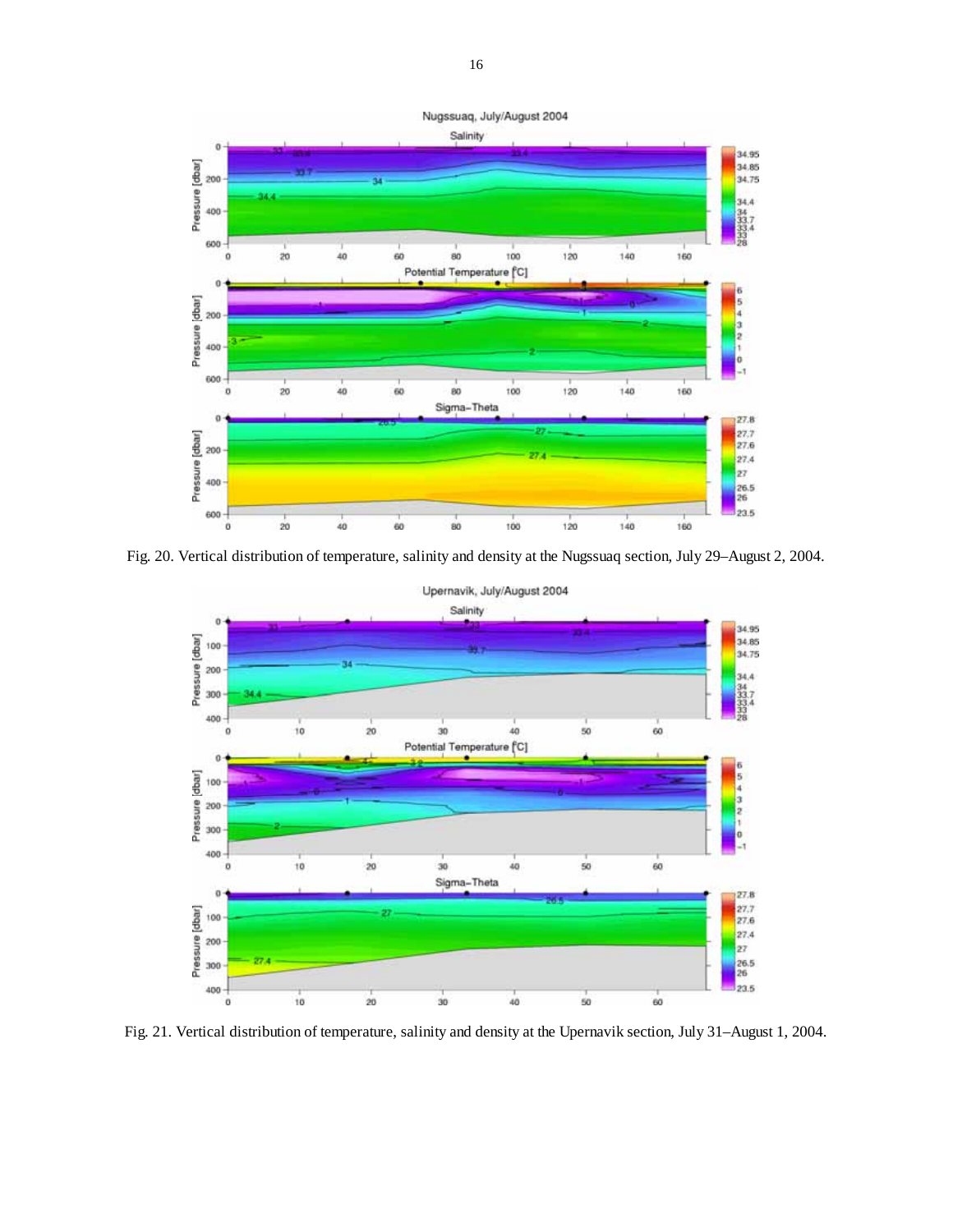

Fig. 22. Vertical distribution of temperature, salinity and density at the Baffin Bay section 1, October 1–2, 2004.



Fig. 23. Vertical distribution of temperature, salinity and density at the Baffin Bay section 2, September 24–29, 2004.

17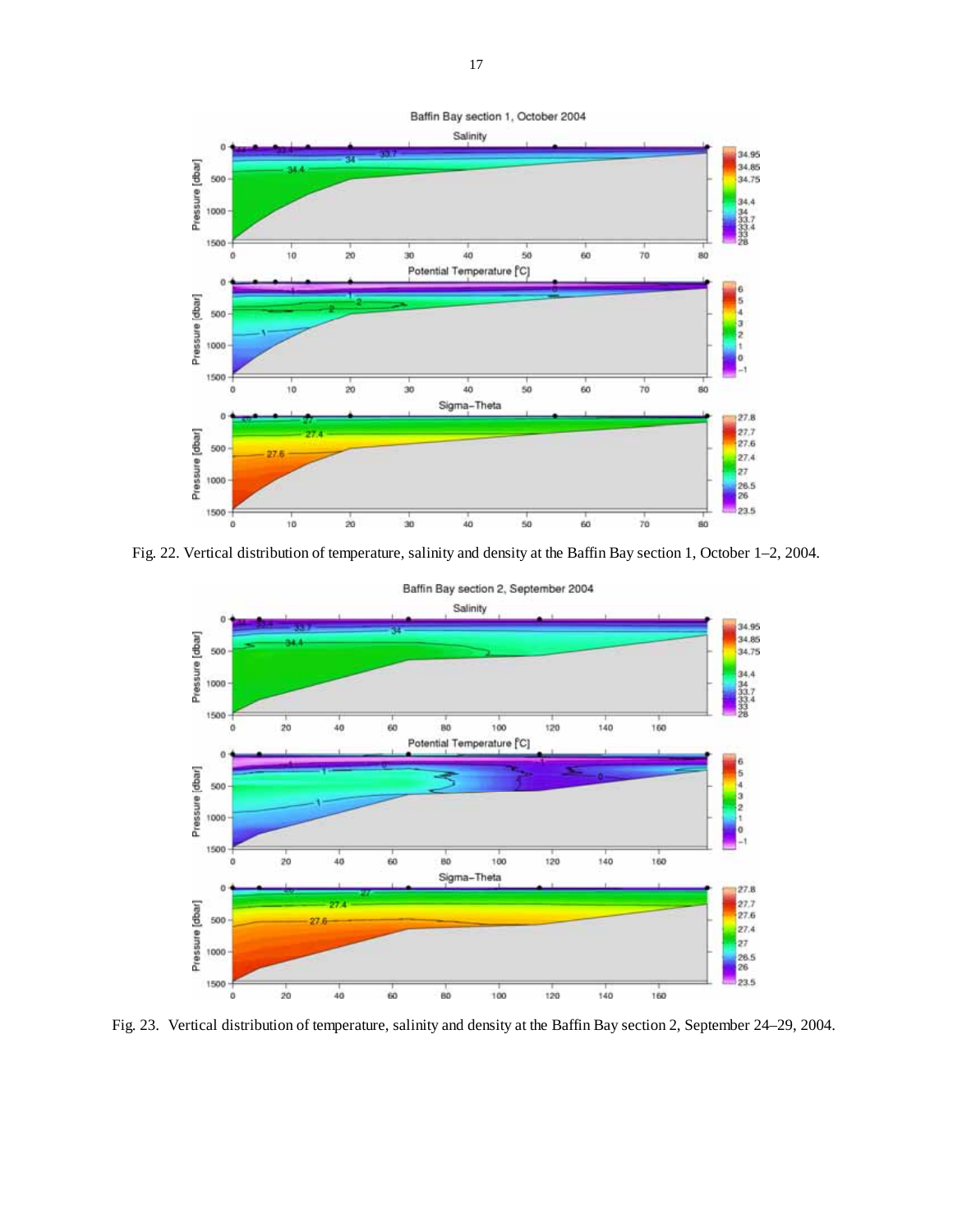

Fig. 24. Vertical distribution of temperature, salinity and density at the Baffin Bay section 3, September 25–29, 2004.



Fig. 25. Vertical distribution of temperature, salinity and density at the Qeqertarsuaq–Aasiaat (Godhavn– Egedesminde) section, July 22, 2004.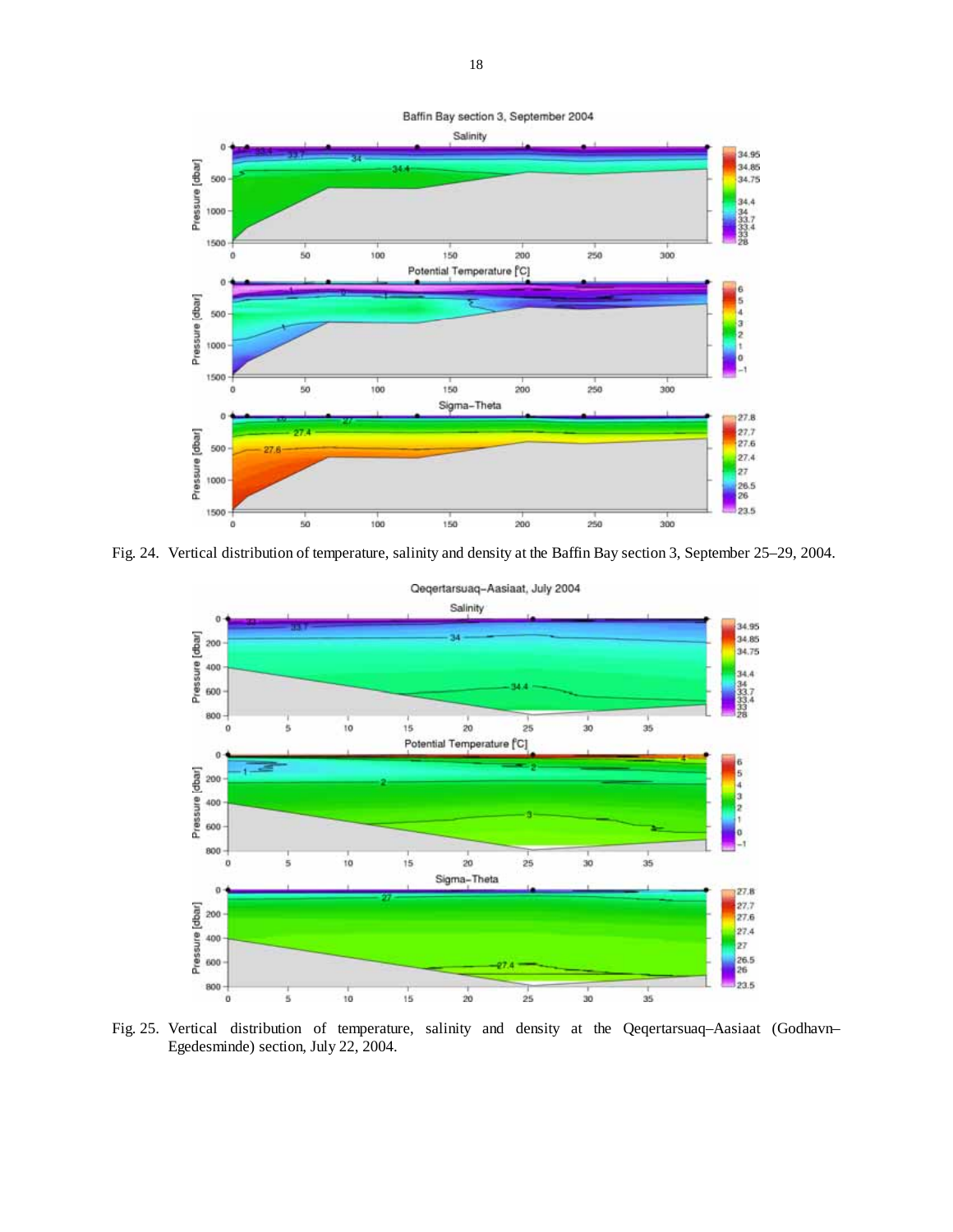

Fig. 26. Vertical distribution of temperature, salinity and density at the Akunaq–Skansen section, July 22, 2004.



Fig. 27. Vertical distribution of temperature, salinity and density at the Iluissat–Skansen (Jakobshavn–Skansen) section, July 22, 2004.